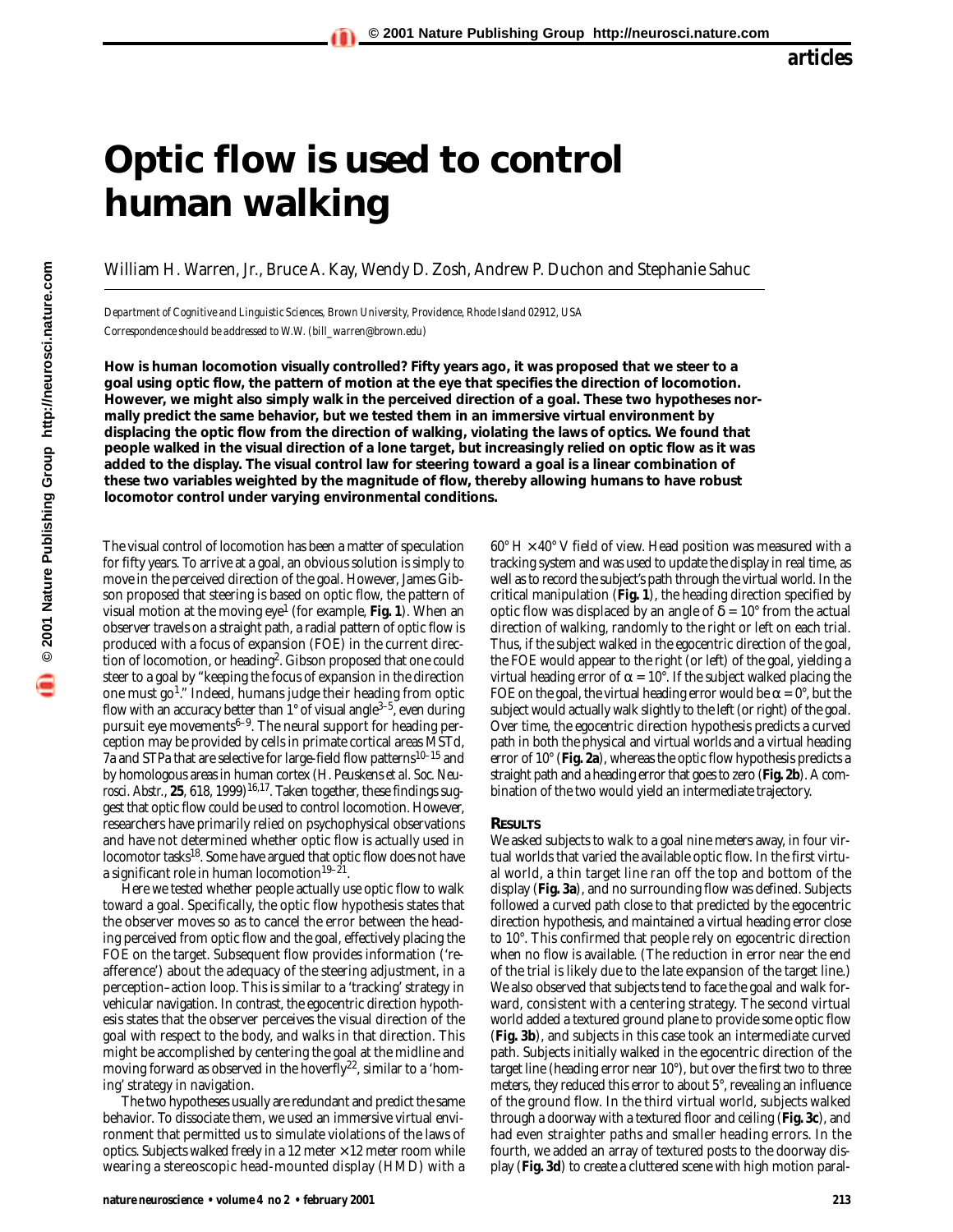lax, a form of optic flow. This produced the straightest path and an overall heading error below 2°, close to the predictions of the optic flow hypothesis. Across the four worlds, the mean lateral deviation of the path decreased significantly  $(F_{3,27} = 36.81, p < 0.001)$ , as did the mean heading error  $(F_{3,27} = 30.33, p < 0.001)$ . The turning rate in the first two to three meters became faster. (The slope of heading error in **Fig. 3** gets steeper.)

It thus seems that locomotion was governed by a combination of the two variables. When no flow was available, behavior was consistent with the egocentric direction hypothesis, but as flow was added to the display, it increasingly dominated behavior, following the optic flow hypothesis more consistently. Subjects in the three textured worlds started walking in the egocentric direction of the goal at the beginning of each trial, and then changed course during the first two to three meters (two to three seconds) as the optic flow was detected. This indicates that the reduction in heading error across the four worlds cannot simply be attributed to visual adaptation of perceived target direction. Subjects tended to face the goal and 'crab' slightly sideways, suggesting a shift in the direction of thrust rather than a shift in the perceived straight ahead.

Rushton and colleagues<sup>19</sup> examined the same issue by using displacing prisms to offset the optic flow by  $\delta = 16^{\circ}$  as subjects walked across a grass lawn. Contrary to our results, they reported that subjects followed curved paths with heading errors close to 16°, as if guided solely by egocentric direction. This finding has been interpreted to support the view that optic flow has no significant importance in the control of locomotion $20,21$ . However, prisms introduce optical distortion that warps the flow pattern, which might lead subjects to depend more on egocentric direction. We tested this in a second experiment, by having subjects wear binocular wedge prisms inside our HMD while viewing the same four worlds. The prisms displaced the image of the virtual environment by  $\delta = 10^{\circ}$ , always to the right. This was compared with a no-prism control in which the computed offset in the HMD was always  $\delta = 10^{\circ}$  to the right.

The results were similar to those in the first experiment, but were attenuated with the prisms. In the control condition (**Fig. 4a**), the lateral deviation of the path and the heading error decreased as flow was added to the display (F<sub>3,33</sub> = 15.26,  $p < 0.001$ , and F<sub>3,33</sub> = 15.46, *p* < 0.001, respectively), replicating the first experiment. In the prism condition (**Fig. 4b**), a similar reduction in lateral deviation and heading error also occurred ( $F_{3,33} = 10.65$ ,  $p < 0.001$ , and  $F_{3,33} = 9.41$ ,



**Fig. 1.** Manipulating optic flow in a virtual environment. Locomotion normally produces optic flow with a focus of expansion (FOE) in the direction of walking (T). We displaced the FOE by  $\delta = 10^{\circ}$  from the walking direction, and measured the virtual heading error  $\alpha$  between the FOE and the goal. β represents the egocentric direction of the goal with respect to the axis of thrust.

*p* < 0.001, respectively), but the effect was significantly smaller (world  $\times$  prism interaction,  $F_{3,33} = 3.00, p < 0.05$  and  $F_{3,33} = 3.01, p < 0.05,$ respectively). This indicates that prismatic distortion leads subjects to rely more on egocentric direction. Nonetheless, the ground environment in the prism condition—which is comparable to Rushton and colleagues' open field—showed a clear influence of the optic flow, with moderately curved paths midway between the two hypotheses (**Fig. 4b**, dashed curve). This suggests that our coarse noise texture provided more detectable flow than their fine grass texture. A similar effect occurs in open-field prism experiments when the optic flow is enhanced by adding visual structure on the ground (B.J. Rogers & R.S. Allison, *Perception* 28 Suppl., 2, 1999)<sup>23</sup>. Even though our displacement was always to the right, subjects again tended to walk toward the goal at the start of each trial (large initial heading errors in **Fig. 4**), so the subsequent reduction in error cannot be attributed to visual adaptation of perceived direction.

Another possible explanation of the straighter paths we observed in textured environments should be considered, an explanation based on the egocentric direction strategy. The offset of the focus

> **Fig. 2.** Predictions of the two hypotheses, in a physical world coordinate frame. (**a**) Egocentric direction hypothesis: the subject walks from point A to point B, in the direction of the goal at *a*. However, we displace the subject to point B´ in the virtual world, creating a virtual heading  $\delta$  = 10° to the right of the goal. The goal consequently drifts leftward in the physical world at about 0.1 m/s. On the next time step, the subject walks from point B to point C, toward the new position of the goal at *b*. Iteratively, this predicts a curved path in both the physical and virtual worlds, and a constant virtual heading error of  $\alpha = 10^{\circ}$ . (**b**) Optic flow hypothesis: the subject walks 10° to the left of the goal at *a* (from point A to B), placing the FOE on the goal. The virtual heading is thus toward the goal (from A to B´). Goal and observer drift leftward together, such that the relative position between the FOE and the goal is constant. Iteratively, this predicts a straight path in both physical and virtual worlds, and a virtual heading error of  $\alpha = 0$ . (To visualize the paths in the virtual world, one can redraw the diagrams putting the dashed arrows head-to-tail and superimposing the goal in each time-step.)

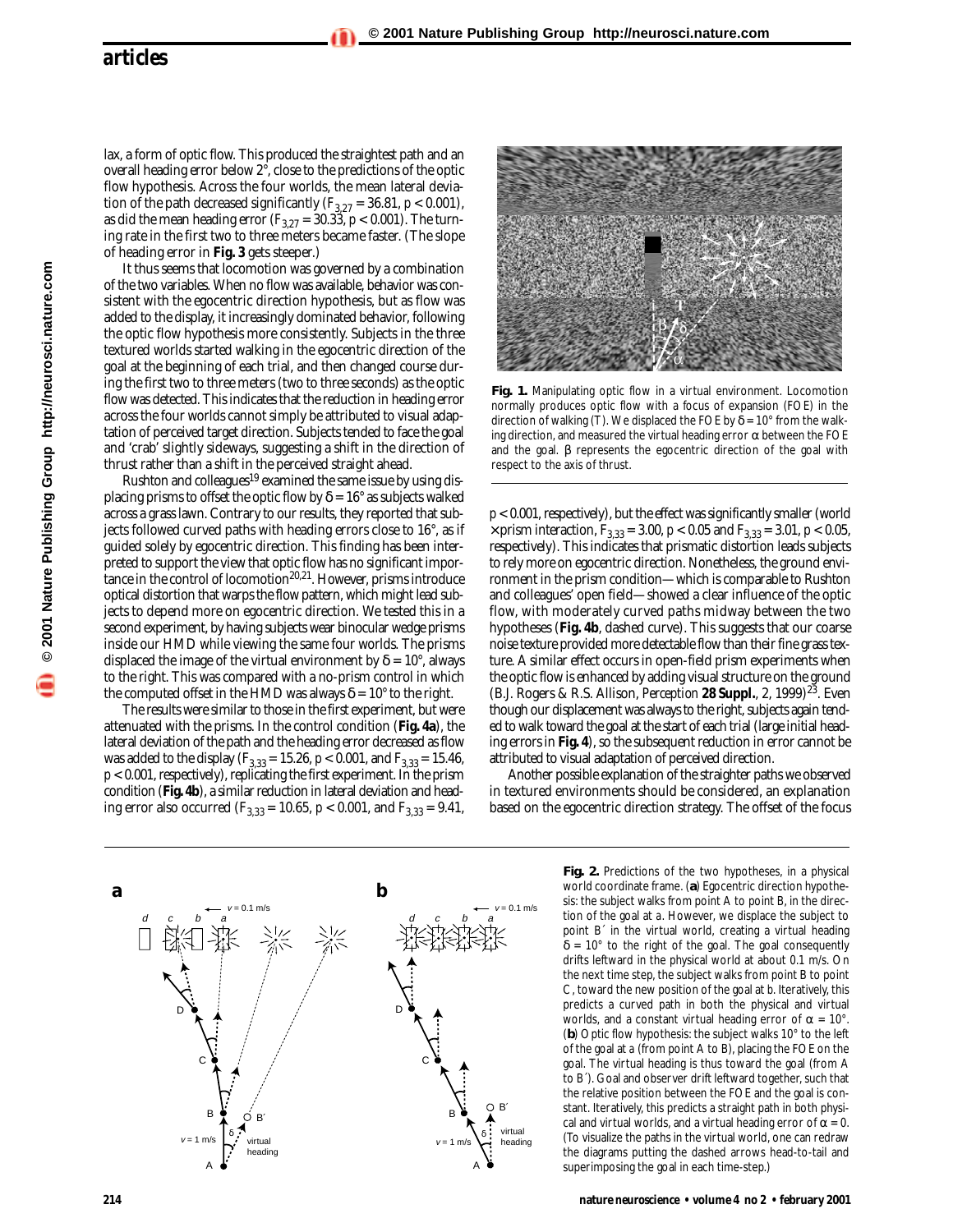*articles*

**Fig. 3.** The four virtual worlds, and results of experiment 1. (**a**) 'Target line,' (**b**) 'line + ground,' (**c**) 'doorway,' (**d**) 'doorway + posts.' Center column, mean path in the virtual world; right column, mean virtual heading error  $(α)$  as a function of longitudinal position. Data (**––––––**) are collapsed and plotted as though the displacement is to the right ( $\delta = 10^{\circ}$ ), together with the between-subject standard error (………). The predictions of the egocentric direction hypothesis (++++) and the optic flow hypothesis  $($ ... $)$  are also indicated.

of expansion to the right caused surfaces in front of the observer to drift to the left. This may have been perceived as a slow observer rotation to the right, inducing a rightward drift of the perceived straight ahead. This could have resulted in an illusory leftward drift of the perceived egocentric direction of the target (relative to the perceived straight ahead), leading the observer to walk left of the actual target along a straighter path. However, this explanation rests on several convenient assumptions, and a number of observations render it unlikely. First, despite the local drift of frontal surfaces, the global flow pattern was not consistent with observer rotation, but specified translation along a displaced axis, and the subjective experience was one of translation rather than self-rotation. Second, data from a variety of tasks show that although background flow induces illusory motion of a target, it does not influence responses to the egocentric direction of the target<sup> $24-26$ </sup>. Third, if the perceived egocentric direction of the target drifts, we might expect that subjects would face in the illusory target direction, but they tended to face in the actual target direction. Taken together, these considerations make it unlikely that drift in the perceived straight ahead is a plausible explanation of the present results.

# **DISCUSSION**

These findings establish that humans rely on both optic flow and egocentric direction to guide locomotion to a goal. We modeled this pattern of behavior with a visual control law<sup>27,28</sup>, in which the turning rate (dφ/d*t*) is a linear sum of egocentric direction





and optic flow, the latter weighted by the magnitude of flow in the field of view:

$$
d\phi/dt = -k(\beta + wv\alpha) \tag{1}
$$

Here, φ represents the walking direction in an extrinsic reference frame (**Fig. 5a**), β is the egocentric direction of the goal defined with respect to the axis of thrust,  $\alpha$  is the visual angle between the FOE and the goal, *w* is a measure of the magnitude and angular area of flow due to environmental structure, *v* is observer velocity (which co-determines the flow rate), and k is a turning rate constant. Because β and  $\alpha$  depend on φ, equation 1 is a well-defined dynamical system. Simulation results for the virtual heading error  $\alpha$  are in Fig. 5b. With no flow ( $w = 0$ ), behavior is governed by the direction term, yielding a constant heading error of 10°. As the amount of optic flow increases  $(w > 0)$ , the flow term comes to dominate, yielding smaller heading errors and faster turning rates, as observed in the human data (compare **Fig. 3**, right column).

The visual control law can thus accommodate the apparently contradictory empirical findings. When the flow is reduced or distorted, as on a grass lawn or at night, *w* is small, so behavior tends to be governed by egocentric direction. With greater flow and motion parallax, as in a savannah or forest, *w* increases, and optic flow dominates behavior. The visual system seems to depend on both variables in a complementary manner, thereby achieving

**Fig. 4.** Mean paths and virtual heading errors in experiment 2. (**a**) Computed offset control condition. (**b**) Prism condition. The four virtual worlds are the same as those in Fig. 3.